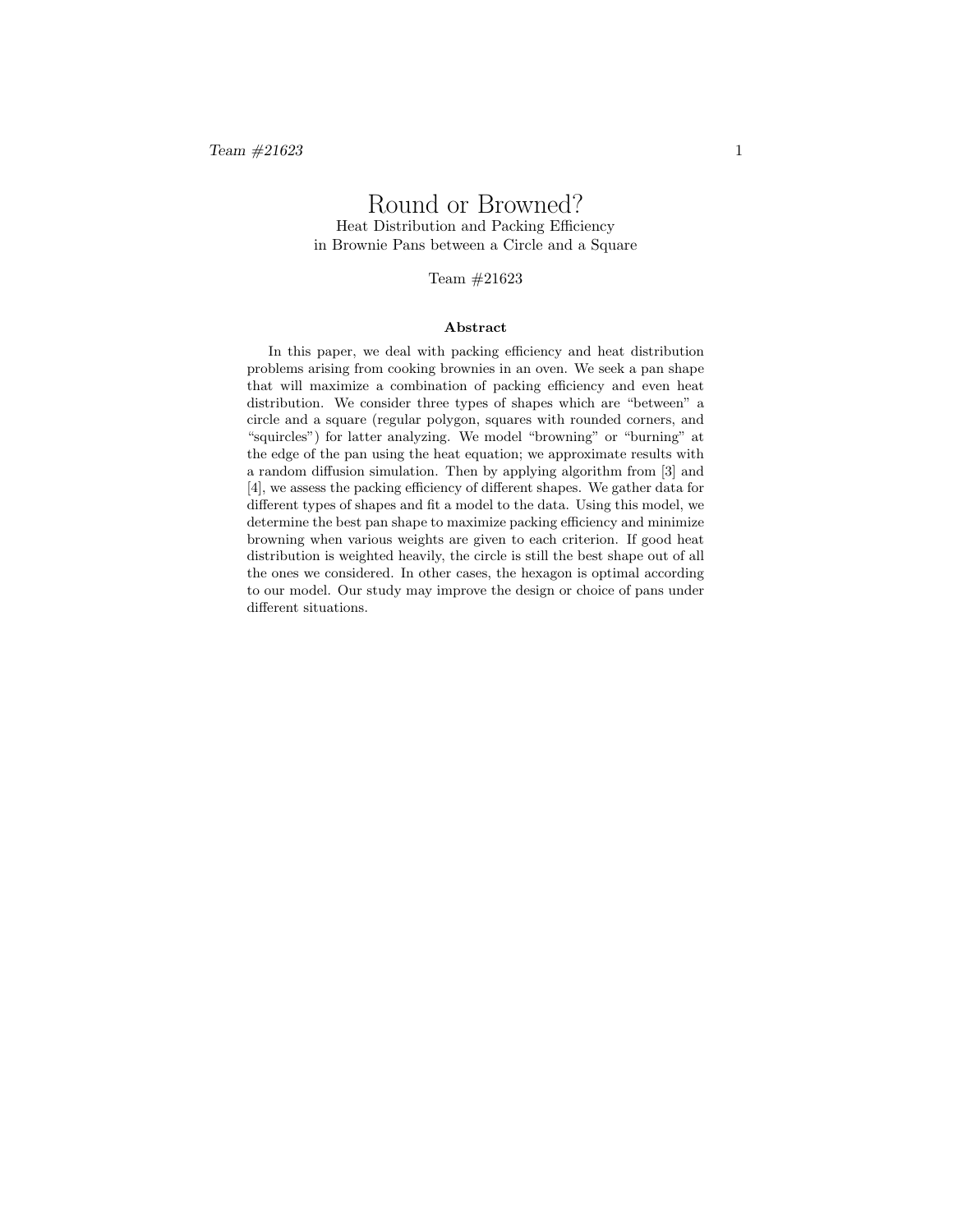# Contents

| 1              | Summary                                                     | 3              |
|----------------|-------------------------------------------------------------|----------------|
| $\mathbf{2}$   | Introduction                                                | 3              |
|                | 2.1                                                         | $\overline{4}$ |
|                | 2.2                                                         | $\overline{4}$ |
|                | 2.2.1                                                       | $\overline{4}$ |
|                | Squares with Rounded Corners<br>2.2.2                       | 5              |
|                | "Squircles"<br>2.2.3                                        | 5              |
| 3              | <b>Modeling Heat Distribution</b>                           | 6              |
|                | 3.1                                                         | 6              |
|                | 3.2                                                         | $\overline{7}$ |
|                | 3.3<br>Results for Polygons, Rounded Squares, and Squircles | 8              |
| $\overline{4}$ | <b>Packing Pans</b>                                         | 9              |
|                | 4.1                                                         | 11             |
|                | Results for Polygons, Rounded Squares, and Squircles<br>4.2 | 13             |
| 5              | <b>Optimizing Heat and Packing Simultaneously</b>           | 13             |
| 6              | Conclusions                                                 | 16             |
|                | 6.1                                                         | 16             |
|                | 6.2                                                         | 17             |
|                | 6.3                                                         | 18             |
|                | 6.3.1                                                       | 18             |
|                | 6.3.2                                                       | 18             |
|                | 6.3.3                                                       | 18             |
|                | 6.3.4                                                       | 19             |
| 7              | Advertisement for a Magazine                                | 19             |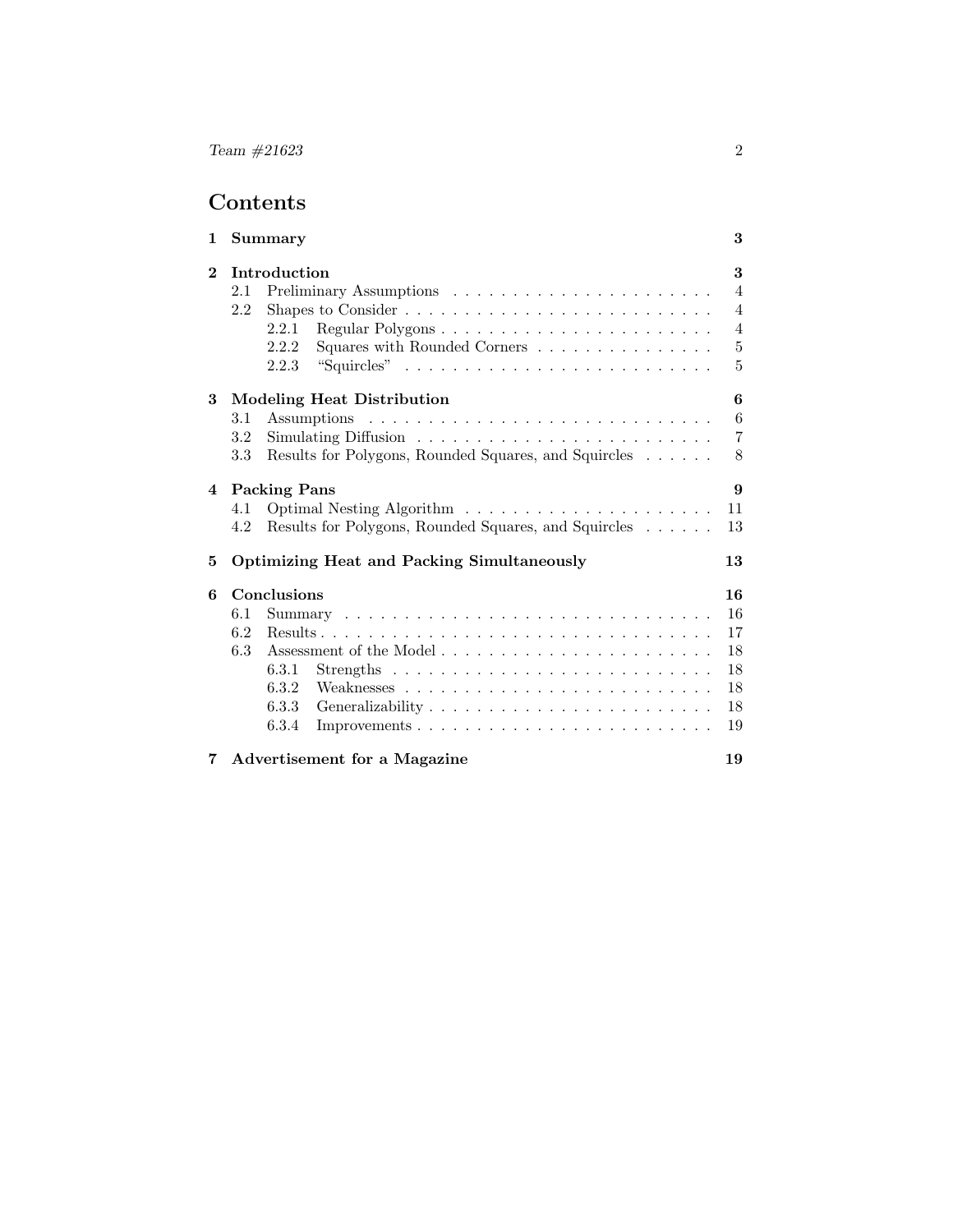# 1 Summary

When cooking brownies in the rectangular pans, the corners tend to get overheated. The circle has an even heat distribution, but it does not pack efficiently in an oven. We search for pan shape that combine even heat distribution and packing efficiency by considering shapes "in between" a square and a circle.

We develop models for heat distribution and packing efficiency in pans with different shapes. We apply our model to

- 1. regular polygons
- 2. squares with rounded corners
- 3. another square-circle hybrid we call a "squircle."

We collect data about each type of shape using each model and fit polynomial models to the data. Finally, we optimize a weighted average of heat distribution and packing efficiency. The structure of the paper is as follows.

- In Section 2, we explain our preliminary assumptions about the oven and the pans. We describe the three types of shapes we consider out of the very large search space of possible shapes.
- Section 3 discusses heat distribution. We use the heat equation to model the amount of "browning" or "burning" at the edges of the pan. We approximate the results of the heat equation in two dimensions using a random diffusion simulation. We use the simulate the amount of browning for various shapes.
- In Section 4, we model the packing efficiency of various shapes using an optimal nesting algorithm developed by [3] and [4]. Given a many-sided polygon, the algorithm circumscribes a hexagon which can tessellate the plane; it minimizes the area of the circumscribed hexagon. We apply the shape to regular polygons. We approximate the round shapes we are considering by many-sided polygons, and then apply the algorithm to them also.
- In Section 5, we combine the models in section 2 and 3 by introducing an objective function and assigning relative weights to heat distribution model and optimal nesting model. We find the best shapes out of the three categories and the best overall.
- Section 6 summarizes the results, assesses the strengths and weaknesses of our model, and makes suggestions for generalization and improvement.

# 2 Introduction

When cooking brownies, some people like square pans because they pack more efficiently in an oven, while others prefer circular pans because the brownies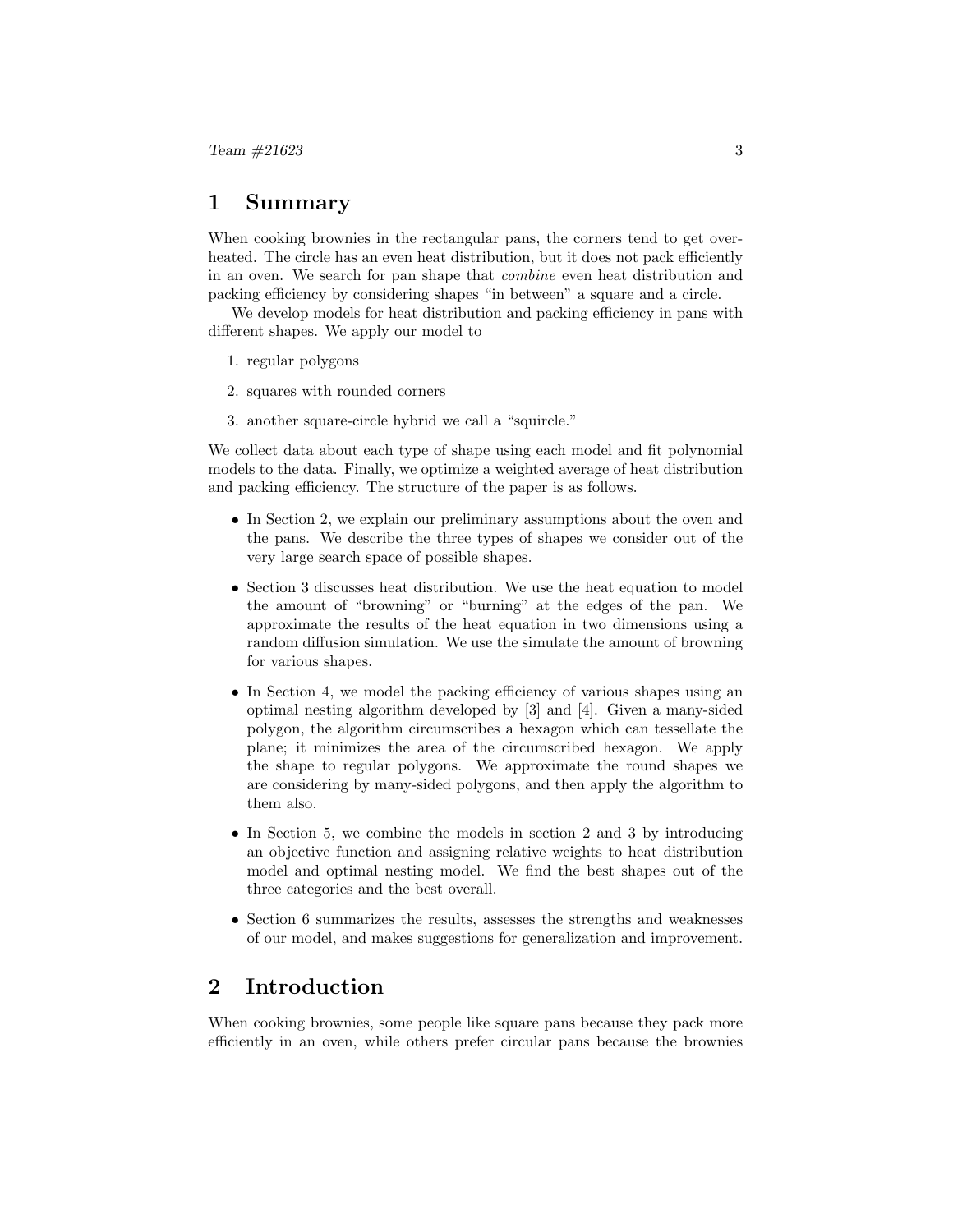are cooked more evenly on the edges. We want to find a "happy medium"– something between a circle and a square that maximizes some combination of packing efficiency and even heat distribution.

### 2.1 Preliminary Assumptions

We assume at the outset that *heat distribution is even throughout the oven*. This is actually true for convection ovens which circulate hot air with a fan [1]. Conventional ovens distribute heat unevenly, but the unevenness is unrelated to pan shape, so we do not consider it in our model. An immediate consequence of this assumption is that the number and spacing of oven racks are irrelevant. They will only multiply the total number of pans by an integer.

Regarding the pans, we assume:

- 1. Pans cannot overlap in the oven.
- 2. All our pans are the same shape. It is possible to consider combinations of shapes, but for simplicity, we assume the pans are the same.
- 3. The pans are convex. Concave pans have a significantly larger perimeter than convex pans, and hence they are more susceptible to browning at the edges. Many concave shapes do not pack well either.

### 2.2 Shapes to Consider

As it stands, the problem is still very broad because the search space of possible shapes is so large. It is not only infinite, but even infinite-dimensional. A pan shape can be given by parametrizing the boundary by any simple closed curve  $\mathbf{f}:[0,1] \to \mathbb{R}^2$ ; thus, we are looking for an optimum over a *function space*.<sup>1</sup> The search space is still infinite-dimensional, even if we assume the enclosed shape has area 1 and its centroid is at the origin.

Rather than finding the best shape in general, we will consider three categories of shapes which are "between" a circle and a square in some sense. We will optimize the solution for each category and compare the results.

#### 2.2.1 Regular Polygons

First, we consider regular polygons (square, pentagon, hexagon, etc.). The formula for a regular n-gon with area 1 centered at the origin, in polar coordinates, is

$$
r \le \frac{1}{\sqrt{n \tan \frac{\pi}{n}}} \sec \left(\theta \mod \frac{2\pi}{n}\right).
$$

We will optimize heat distribution and packing efficiency as a function of  $n$ .

<sup>1</sup>We cannot apply standard variational techniques here either because the function we are trying to minimize does not have a neat formula.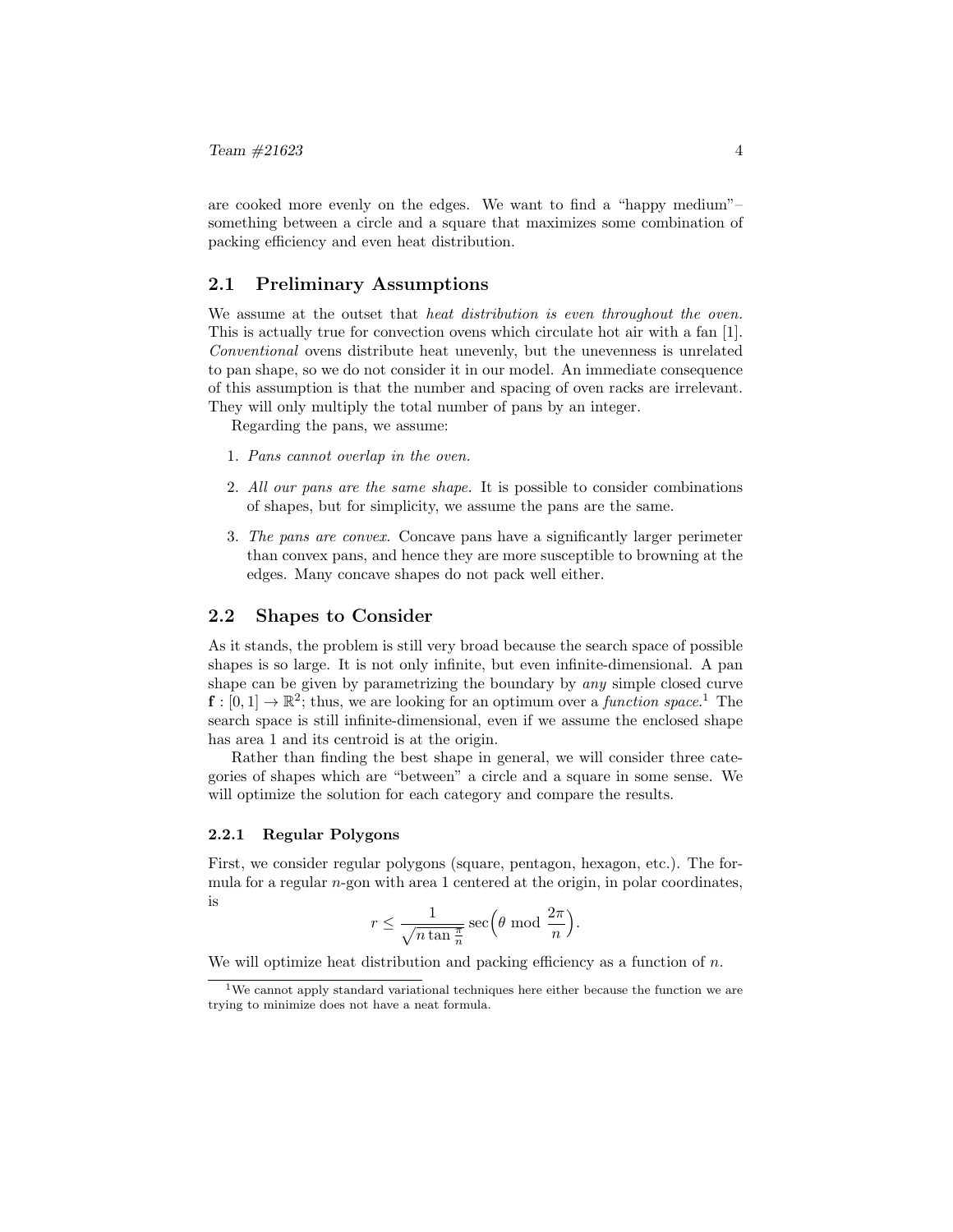Figure 1: Squares with rounded corners for  $k = 0.2, 0.4, 0.6, 0.8$ .



#### 2.2.2 Squares with Rounded Corners

Second, we consider replacing the corners of a square with quarter-circles. We choose  $k \in [0, 1]$  to represent the fraction of one side of the square the remains straight; m represents half the width of the original square. Thus,  $k = 0$  gives a circle and  $k = 1$  gives a square. The portion of the square with  $x, y \geq km$  is replaced by a quarter circle centered at  $(km, km)$  and similar replacements are made at the other corners.. To normalize the area of the figure to one, we let  $m = 1/\sqrt{4 - (4 - \pi)(1 - k)^2}$ . Then the shape is given by

$$
\begin{cases} |y| \le m, & \text{if } |x| \le km \\ |y| \le km + \sqrt{(1-k)^2 m^2 - (|x| - km)^2}, & \text{if } km \le |x| \le m. \end{cases}
$$

We will optimize our objectives as functions of  $k$ .

#### 2.2.3 "Squircles"

Third, we consider a shape, which we will call a "squircle," which is a hybrid of a square and a circle. We obtained it by taking a weighted "average" of a square and circle in polar coordinates in the following way. A circle with area 1 is given by  $r \leq 1/\sqrt{\pi}$ . A square with area 1 is  $r \leq \frac{1}{2} \sec \theta$  for  $-\pi/4 \leq \theta \leq \pi/4$ , with similar formulae in the other sectors of the plane. The area computation for a quarter of each shape is

$$
\int_{-\pi/4}^{\pi/4} \int_0^{1/\sqrt{\pi}} r \, dr \, d\theta = \int_{-\pi/4}^{\pi/4} \frac{1}{\pi} \, d\theta = \frac{1}{4}
$$

$$
\int_{-\pi/4}^{\pi/4} \int_0^{(1/2) \sec \theta} r \, dr \, d\theta = \int_{-\pi/4}^{\pi/4} \frac{1}{4} \sec^2 \theta \, d\theta = \frac{1}{4}.
$$

By taking a weighted average of the integrals on the right, we get another integral equal to  $\frac{1}{4}$ . That is, for  $0 \leq k \leq 1$ ,

$$
\frac{1}{4} = \int_{-\pi/4}^{\pi/4} \left( \frac{1-k}{\pi} + \frac{k}{4} \sec^2 \theta \right) d\theta = \int_{-\pi/4}^{\pi/4} \int_0^{\sqrt{(1-k)/\pi + (k/4) \sec^2 \theta}} r \, dr \, d\theta.
$$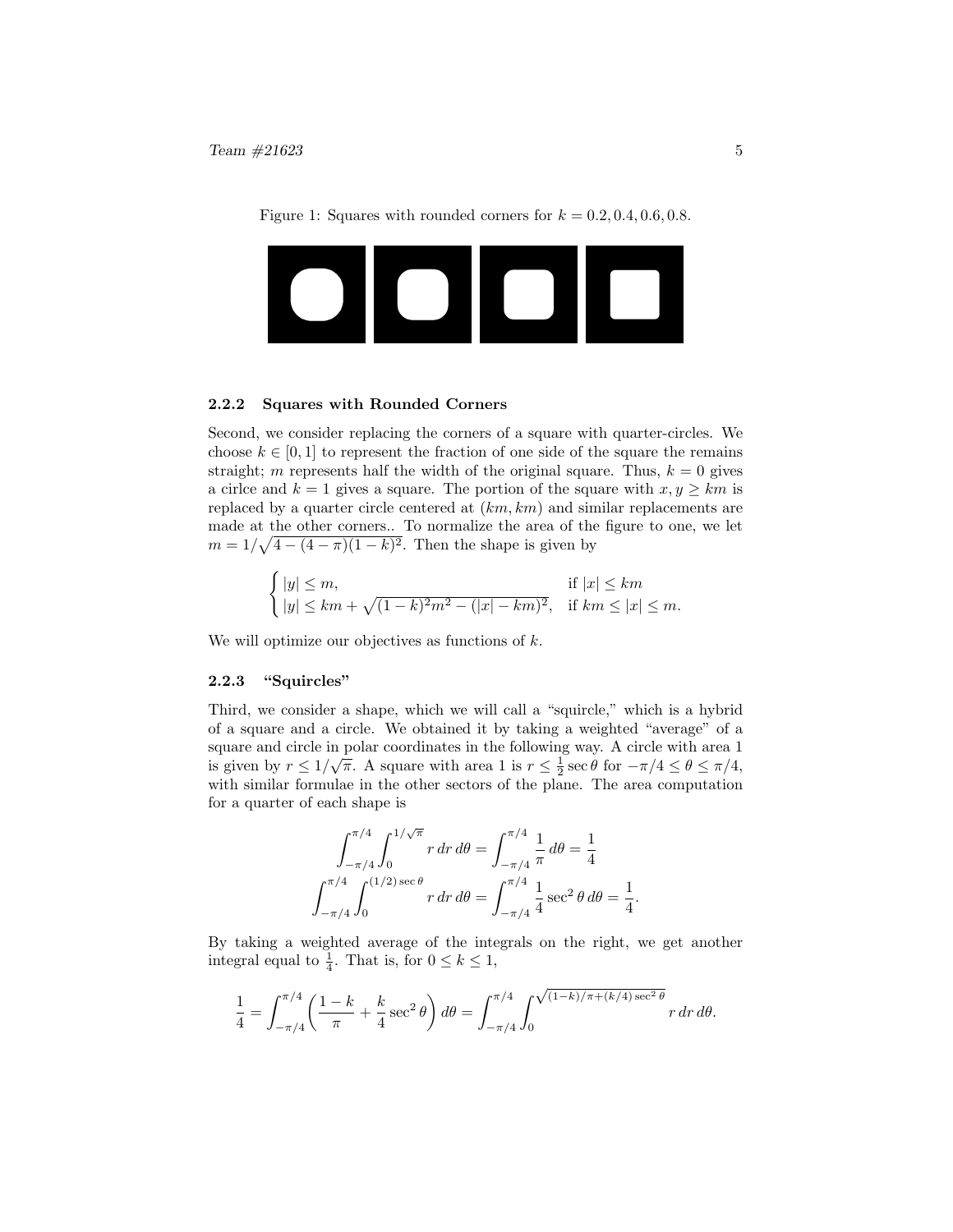Figure 2: Squircles for  $k = 0.2, 0.4, 0.6, 0.8$ .



Thus,  $r \leq \sqrt{(1-k)/\pi + (k/4)\sec^2\theta}$  for  $-\pi/4 \leq \theta \leq \pi/4$  (with similar formulae in the other sectors) gives a shape with area one, which is "between" a circle and a square;  $k = 0$  gives a circle,  $k = 1$  a square. In rectangular coordinates, the shape has the formula<sup>2</sup>

$$
\frac{k}{4\max(x^2,y^2)} + \frac{1-k}{\pi(x^2+y^2)} \ge 1.
$$

We will optimize our objectives with respect to  $k$ .

# 3 Modeling Heat Distribution

#### 3.1 Assumptions

We model the amount of "browning" or "burning" at the edge of a pan during baking. Our earlier assumptions guarantee that the heat distribution is the same for each of the pans.

We assume further that the food has a *uniform density* throughout baking, so that the shape of the browned area can be modeled by the heat equation. In bread, baking and crust formation is complicated because it involves not only heat flows but also moisture flows and evaporation [10]. The crust shape cannot be modeled by only the heat equation. The crust (dry region) and crumb (moist region) change size because of evaporation, as the crust is compacted by the expanding crumb. Thus, the crust does not vary in thickness near the corners.

These effects, however, are much less significant for brownies. Brownies lose much less water by weight than bread. Their density is more uniform, and so the burned area can be modeled more accurately by the heat equation. We assume at this point we are dealing with brownies or something with similar properties.

According to the heat equation, the heat  $u(x, y, z, t)$  in a three-dimensional shape  $S$  satisfies

 $u_t = \alpha (u_{xx} + u_{yy} + u_{zz})$  for all  $(x, y, z) \in S$ .

<sup>&</sup>lt;sup>2</sup>The formula is for  $(x, y) \neq (0, 0)$ . The point  $(0, 0)$  is always inside the shape.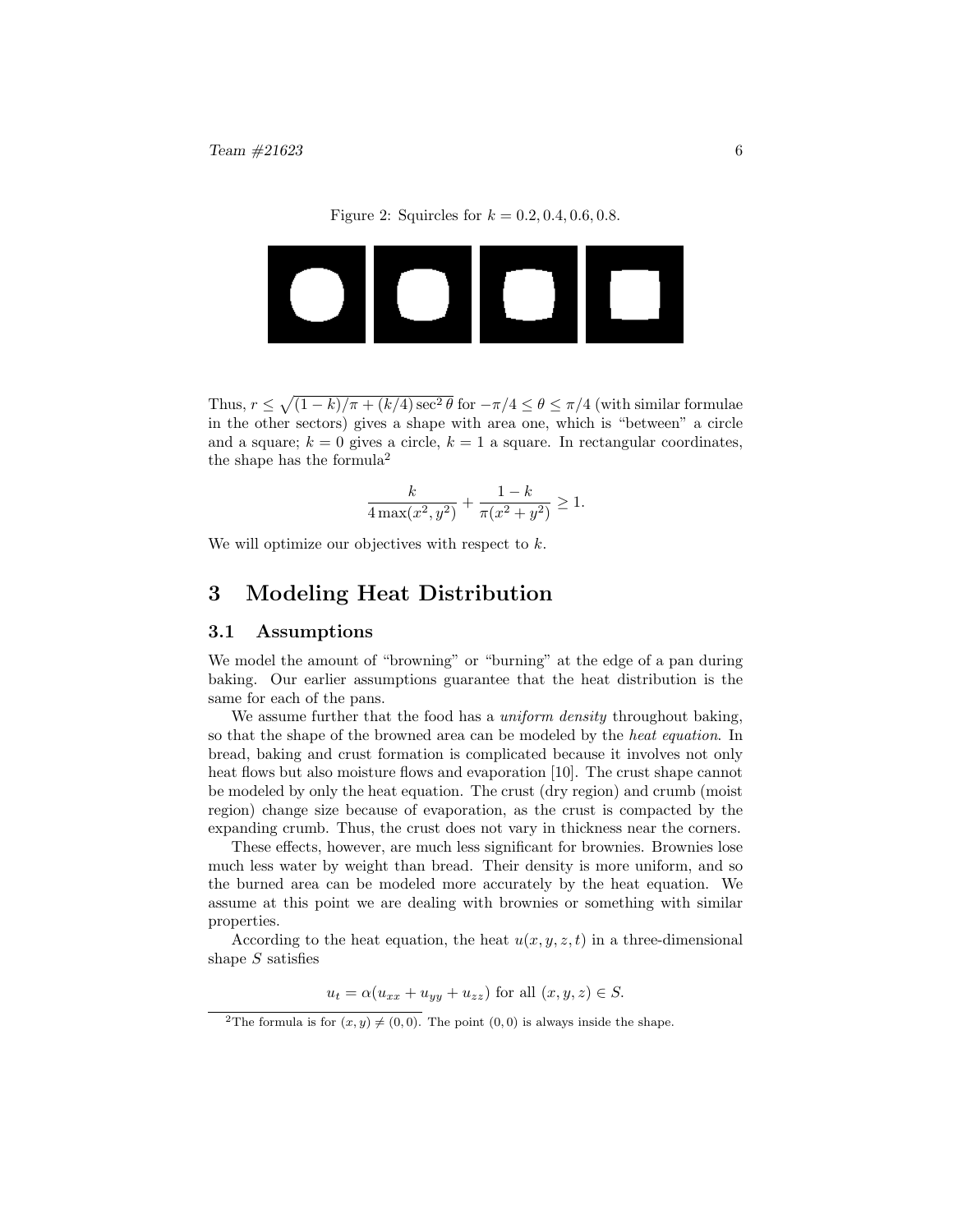When the object is surrounded by liquid or gas at a different temperature, the boundary conditions are given by the thermal transfer equation:

$$
u_t = k(T_{\text{ext}} - u)
$$
 for all  $(x, y, z) \in \partial S$ 

where  $T_{\text{ext}}$  is the external temperature and k is a heat transfer coefficient. This equation is still messy computationally, and it is difficult to find tools for solving it over a nonrectangular region.<sup>3</sup> We make further simplifying assumptions for the sake of computation.

Specifically, we treat the equation in two dimensions rather than three. Since our model only deals with the two-dimensional profile of the brownie pan and we do not know its height, we cannot model in three dimensions accurately. Rather, we assume the pan has a uniform height and that horizontal and vertical effects of heat are roughly independent, that is,  $u(x, y, z, t) \approx f(x, y, t) + g(z, t)$ . We concentrate on the effects of the horizontal function  $f$ . Thus, we simulate the heat equation in two dimensions, with heat only entering from the edges.

### 3.2 Simulating Diffusion

Rather than solving the 2D heat equation directly, we model its behavior with a much simpler algorithm. The key insight to our model is that the heat equation governs more than just heat. It also describes diffusion of particles by random walking or more generally by *Brownian motion*–for example, the diffusion of gases, the spread of particles through a liquid, or the flow of liquid through a porous solid [9] [6].

For each type of pan under consideration, we generate a picture of a white shape on a black background. We allow the black pixels to diffuse throughout the shape like gas filling an empty space or a water filling a sponge. At each time step,

- We let each black particle choose a random horizontal or vertical direction.
- If the adjacent pixel in that direction is white, we move the black pixel; otherwise, we leave it where it is.
- After we have iterated over the whole picture, we refill the original black area (i.e. the part that was black at  $t = 0$ ) with black pixels.

This last action simulates gas or liquid coming from the outside to take the place of the particles that moved into the original white area. At the end of the simulation, the "burned" part of the shape is the portion of the original white area that has become black.

Because the movement of particles operates by the same physical laws and equations as the movement of heat, we can also view the algorithm as simulating

<sup>3</sup>Even Wolfram Mathematica can only solve PDEs on a rectangle, and it cannot solve the heat equation with this type of boundary condition, even on a rectangle.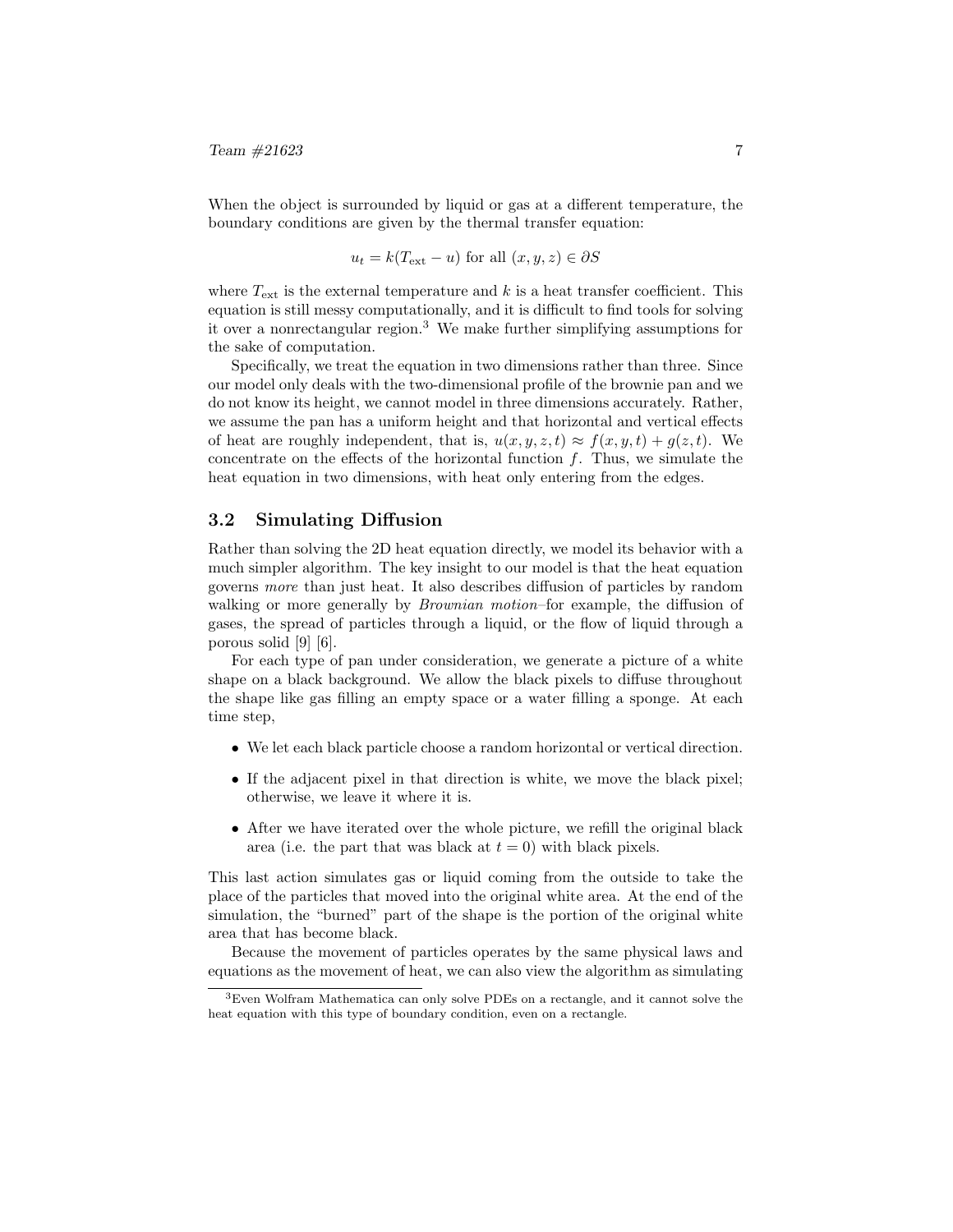Figure 3: Application of the diffusion algorithm to a pentagon at  $300 \times 300$ pixels, at  $t = 50, 100, 200, 300$ .



heat. The heat is simply the concentration of black particles at each point. The white has a heat of 0 and the black a heat of  $1<sup>4</sup>$ 

Up to this point, we have made many approximations, not all of which are justified theoretically, but the results of the algorithm are quite reasonable (see Figure 3). Notice, however, that although we chose to work in two dimensions, our diffusion model would work just as well in three dimensions.

### 3.3 Results for Polygons, Rounded Squares, and Squircles

For each  $n$ -gon we ran a set up a simulation with the following parameters:

- The resolution was  $500 \times 500$  pixels.
- The area of the shape was 1, where the frame represented  $-1 \le x, y \le 1$ .
- We performed 25 time steps.<sup>5</sup>
- We recorded the fraction of the original white area that had become black, taking the median over 19 simulations.

We plotted the results as a function of  $n$  and fit a model to the data. Since regular polygons approach a circle as  $n \to \infty$ , we assume the browning of each polygon approaches the browning of a circle asymptotically. We assume they decrease toward that value as the shapes become less and less susceptible to heat from the perimeter. We wanted our interpolating function to have the same properties. Thus, instead of a polynomial model, we used a linear combination of  $n^{-1}$  and  $n^{-2}$  added to the value obtained for a circle. We fit the polynomial for  $n = 4$  to 19 using Wolfram Mathematica's least-squares algorithm. The error was less than 0.067 or 0.87% of the expected value.

<sup>&</sup>lt;sup>4</sup>Because the heat equation does not change if we scale or translate u and  $T_{ext}$  by the same constants, the specific temperature values do not affect the structure of the solution. The simulation also assumes  $k = 1$  (which can be obtained analytically by scaling the time units) and some other constant value for  $\alpha$ .

<sup>&</sup>lt;sup>5</sup>It is actually 50 iterations over the picture. Because we iterated over the image row by row, there were situations where a black pixel might move and then be considered for movement again. To prevent this flaw from skewing the results, we iterated forward and then backward at each time step.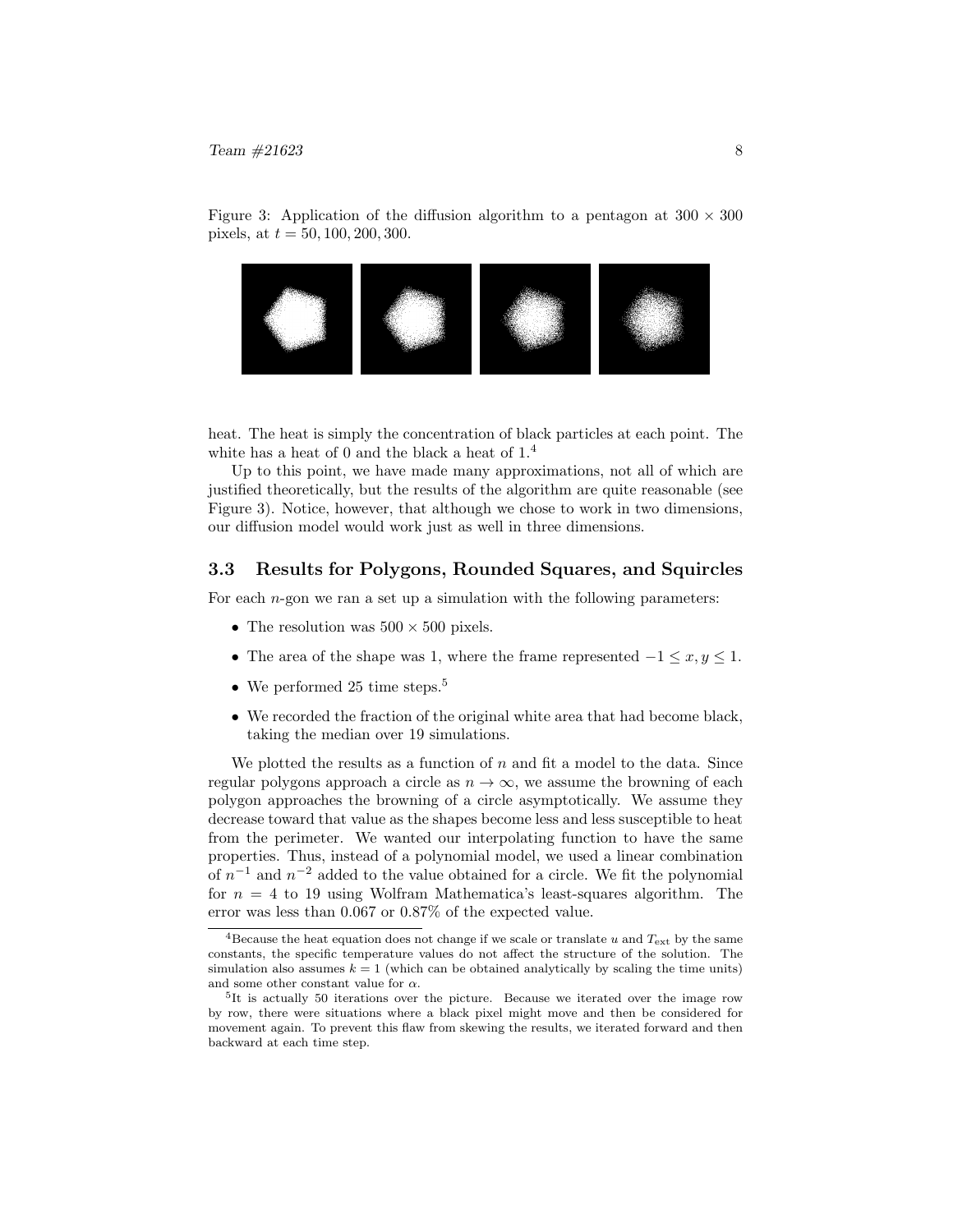

Figure 4: Browning amounts for polygons;  $n$  is the number of side and  $b$  is the percent browned.

We applied the same procedure to squares with rounded corners, this time writing the results as functions of the parameter  $k$ . We sampled  $k$  at multiples of 0.1. We fit a quadratic model to the data; at each point the error was less than 0.5% of the value. We applied the same procedure to squircles;  $k$  was sampled at multiples of 0.1. The quadratic approximation was within 0.2% of the expected value. As we would expect, in each of the three categories, the circle optimized heat distribution.

# 4 Packing Pans

We measure the packing efficiency of polygons by how well they tessellate the plane. Of course, an arrangement which tessellates the plane well may not fill a finite oven well. If the oven is large enough, it will be a good approximation to the actual efficiency. If the oven is small, the tessellation will often be inefficient at the edges because the tessellation will not have smooth edges. However, in practice, most cooks do not place pans too near the edge of the oven because the oven walls may affect the heat distribution. But even if someone wants to fill the oven all the way to the edges, our results will still provide an upper bound for packing efficiency in a finite oven.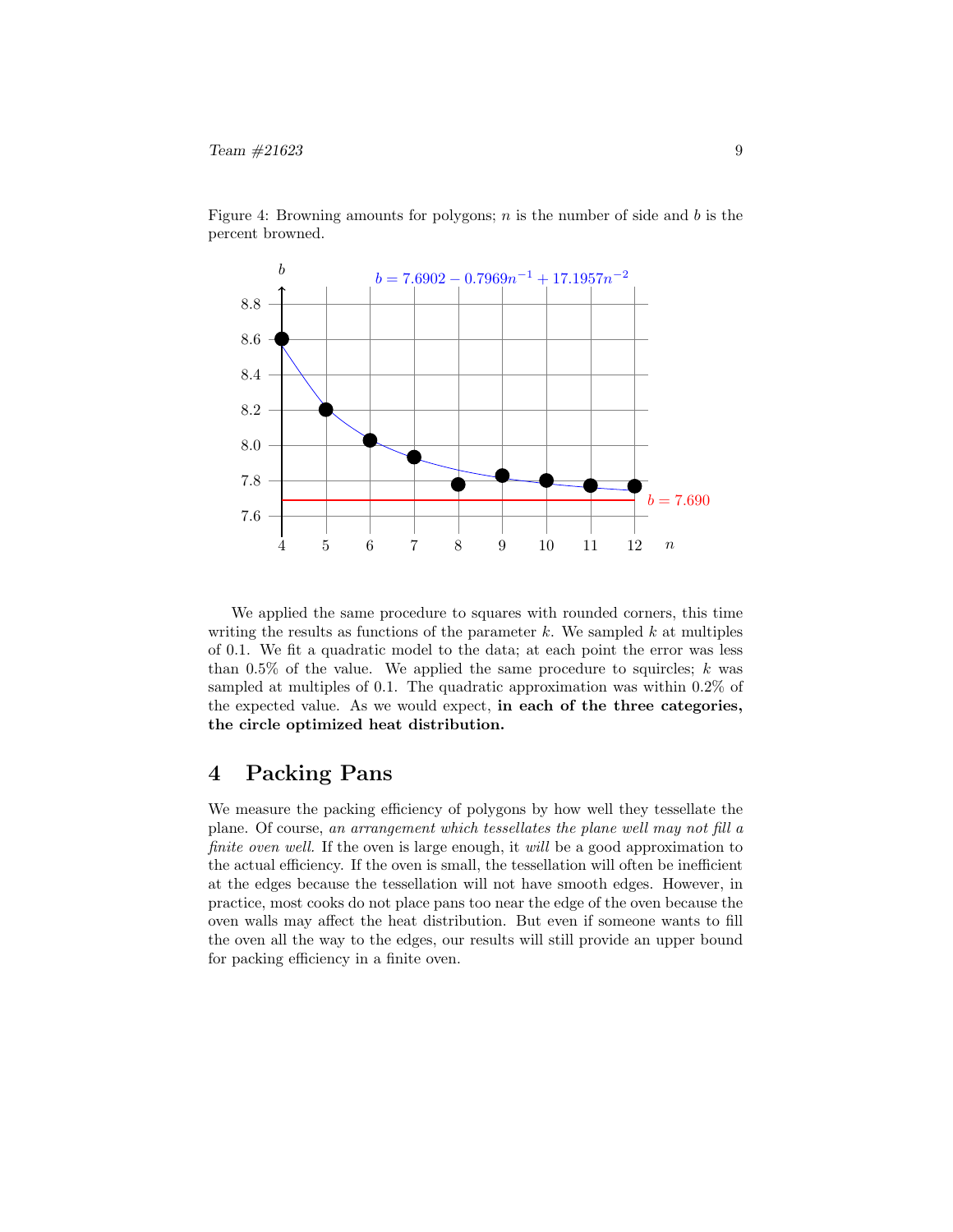

Figure 5: Browning amounts for squares with rounded corners; b is the percent browned. Recall  $k = 0$  is a circle and  $k = 1$  is a square.

Figure 6: Browning amounts for squircles; b is the percent browned.

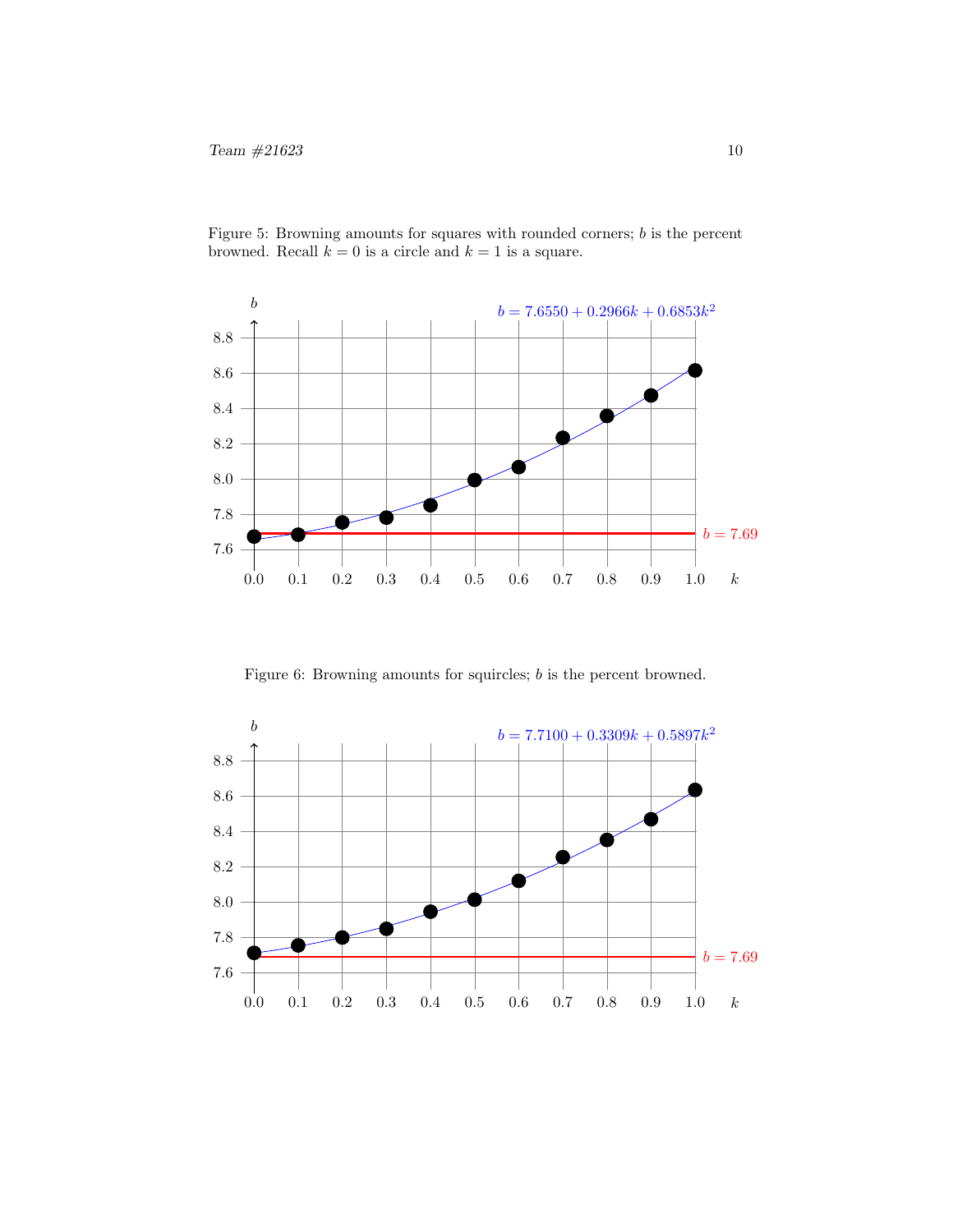### 4.1 Optimal Nesting Algorithm

To measure the packing efficiency, we implement the optimal nesting algorithm described by Dori and Ben-Bassat in their papers [3] and [4], which produces a near-tessellation of the plane out of a given convex polygon with six or more sides. The algorithm circumscribes a tessellating or "paving" hexagon around the original figure with near-minimal added area. We use hexagons because they have enough sides to preserve area efficiently, and yet they can easily be adjusted to tessellate the plane.

The resulting hexagon  $P'_6$  will tessellate the plane and provides a good approximation to the optimal packing of the original polygon. After applying the algorithm, we measure the packing efficiency of the original shape by how much area the algorithm added. The packing efficiency the area ratio of the original polygon to the circumscribed hexagon, or

efficiency = 
$$
\frac{A(P_n)}{A(P'_6)}
$$
.

We summarize the algorithm briefly here. For a detailed explanation and a proof of the correctness and efficiency of the results, see [3] and [4]. In explaining the algoithm we use the following notation:

- $P_n$ : an *n*-sided convex polygon.
- $\bar{P}_6$ : a hexagon where opposite sides are *parallel*.
- $\bullet$   $P'_6$ : a hexagon whose opposite sides are *parallel* and have *equal length*.
- $S_i$ : The sides of  $P_n$  is denoted by  $S_1, S_2, ..., S_n$ .  $S_i$  is the i-th side of  $P_n$ .
- $V_i$ : The vertices of  $P_n$  is denoted by  $V_1, V_2, ..., V_n$  in order as we proceed around the edge of the polygon.
- $A_i$ : The interior angles of  $P_n$  is denoted by  $A_1, A_2, ..., A_n$ , according to the number of the vertices.  $A_i$  is the corresponding angle of  $S_i$
- $R_i$ : The minimum adding area to replace  $S_i$ ,  $S_{i+1}$  in  $P_n$  by a new side  $S_i'$ crossing  $V_i$ .  $S'_j$  is always out of  $P_n$ .
- $BO(P_n)$ : the basic order of a  $P_n$ .  $P_n$  is of *of basicorderk*-denoted by  $BO(P_n) = k$ -if it has exactly k sides,  $S_{j_1}, S_{j_2}, ..., S_{j_k}$ , such that

$$
A_{j_1} + A_{j_i+1} < \pi \text{ for } j_i = 1, 2, \dots, k
$$

By the notation above, the basic structure of the algorithm is as follows:

- 1. Given an *n*-sided polygon  $P_n$ , circumscribe a hexagon  $P_6$  with the smallest area.
	- Define the unit operation as circumscribing  $P_m$  by  $P_{m-1}$  with minimum of  $R_j$  for all  $j = 1, 2, ..., m$ .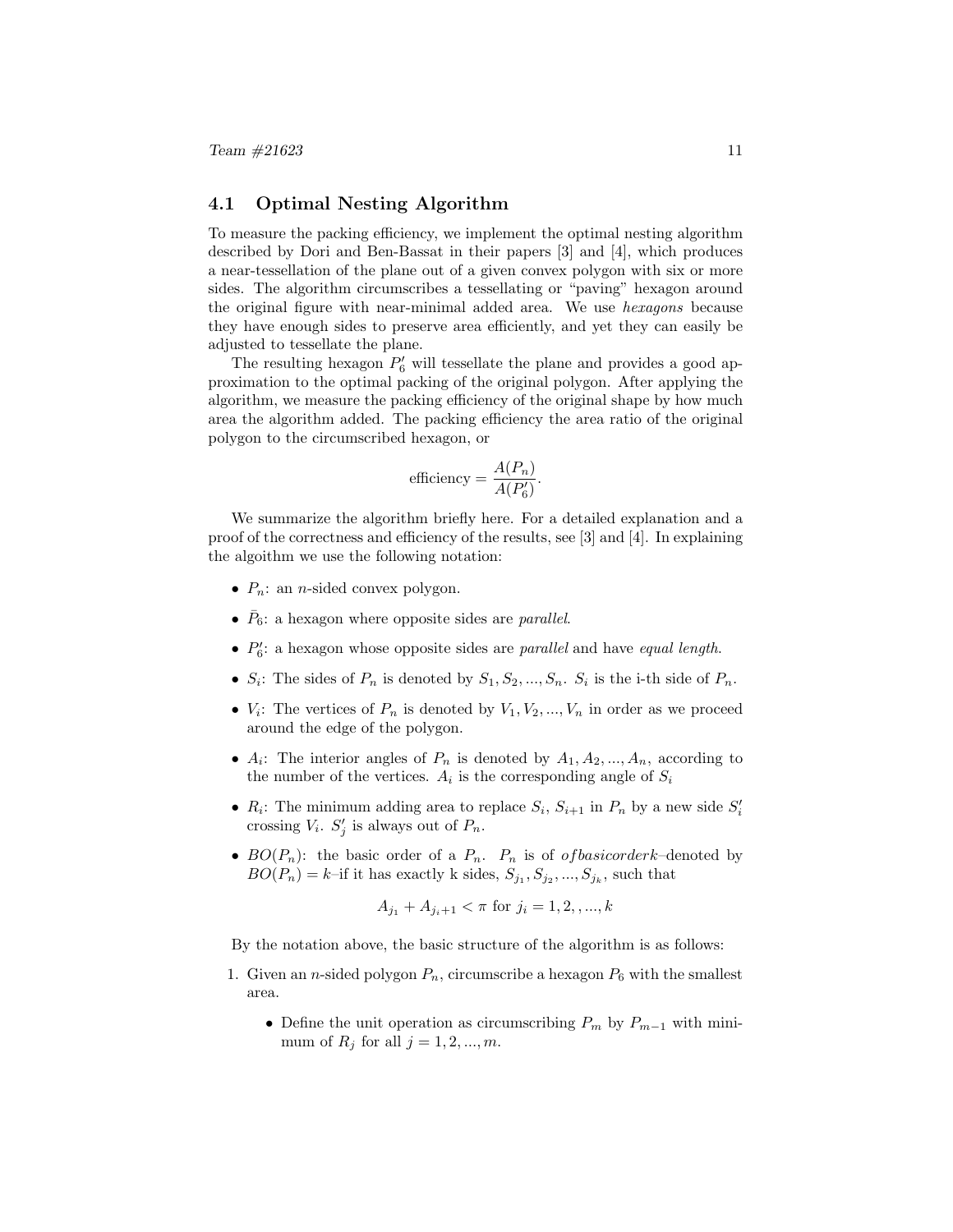

Figure 7: Application of the minimum fit algorithm to an 11-gon. The first picture shows the hexagon  $P_6$ , the second the tessellating hexagon  $P'_6$ .

- To obtain  $P_6$  from  $P_n$ , we proceed iteratively by reducing one side each time. Begin with the unit operation. Every time when we do a unit operation to  $P_m$  to get  $P_{m-1}$ , if  $BO(P_{m-1}) \leq BO(P_m)$ (actually it's never the case that  $BO(P_{m-1}) \leq BO(P_m)$  shown by  $[4]$ , continue to do basic operation until we get  $P_6$ . Otherwise go to the next step.
- When  $BO(P_{m-1}) > BO(P_m)$ , get  $P_{m-2}$  by finding the minimum of the minimum adding area when replacing all sides in  $P_n$  not in  $P_{m-1}$ to a new side  $S'_k$ . Then go back to the previous step.
- 2. Given the hexagon  $P_6$ , circumscribe a new hexagon  $P'_6$  such that opposite sides are *parallel* and have *equal length*. We find  $P'_6$  in two steps:
	- Circumscribe  $P_6$  with  $\bar{P}_6$ .
	- Circumscribe  $\bar{P}_6$  with  $P'_6$ .
	- The  $P'_6$  is what we want.

With this algorithm, we can easily deal with any convex polygon to produce the minimum circumscribed  $P'_6$  to pave the plane.<sup>6</sup> However, the algorithm above will not directly applicable to the rounded squares, squircles, or any rounded shape. We circumscribed rounded shapes with a many-sided polygon  $P_n$  and then applied the polygon packing algorithm to get an approximated result.

We circumscribe a convex shape with curve in it to  $P_n$  by first partitioning the curve into  $n$  pieces with equal length and then choosing the tangent line of

 $6$ For  $P_4$  and  $P_6$ , the packing efficiency is perfect. For  $P_5$ , we determined an efficient arrangement by hand.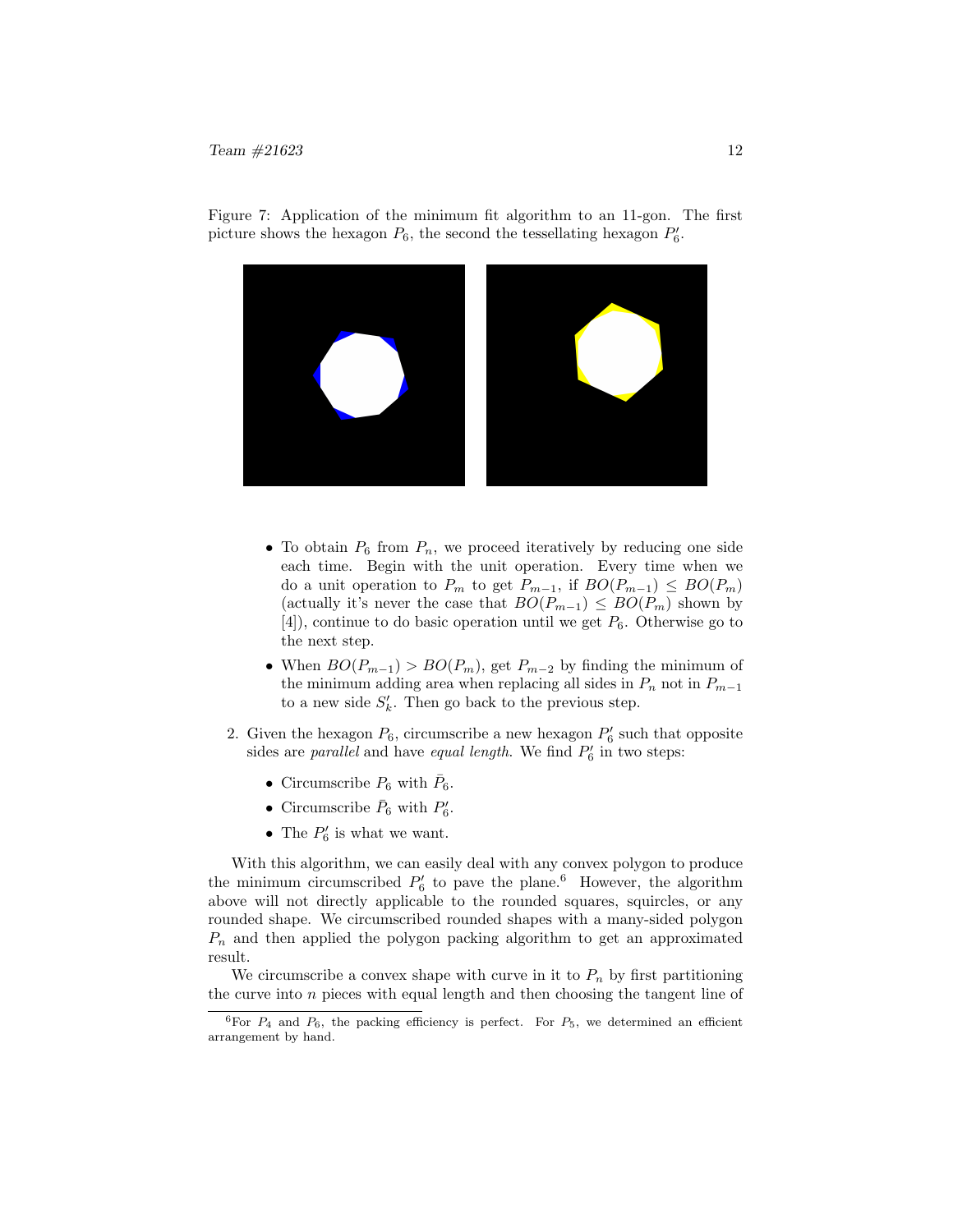

Figure 8: Packing efficiency for regular polygons; e stands for efficiency  $(\%)$ . The red line represents the packing efficiency of a circle.

the middle point in the piece-curve to produce the circumscribed  $P_n$ . This is a naive approach which may not ensure the produced polygon  $P_n$  has minimum additional area (out of all possible n-gons that circumscribe the original figure). However if we make n large enough, the error is negligible. We used  $P_{128}$  to model rounded squares  $P_{100}$  for squircles.

#### 4.2 Results for Polygons, Rounded Squares, and Squircles

The packing efficiencies of regular polygons are shown in Figure 8. The values are erratic, especially for low values of  $n$ . Indeed, the square and hexagon can tessellate the plane perfectly, but the pentagon in betwen them cannot. Even in an infinite plan, packing is fundamentally discrete. There is no hope for a smooth approximating curve as there was for heat distribution. However, if  $n$ is large enough, the n-gon is well-approximated by a circle, and so its packing efficiency will be close to that of the circle.

For squares with rounded corners, the data are well approximated by a quadratic (error less than 1.8, which is 1.9% of the expected value), although not as well as some of the other data sets. We interpolated the squircle data with a quadratic as well. The maximum error was 0.615, or 0.65%.

# 5 Optimizing Heat and Packing Simultaneously

We now combine our models to find the optimal shape in each category. Our objective function is a weighted average of packing efficiency (with weight  $p$ ) and even heat distribution (with weight  $1 - p$ ).

Before calculating the function, we normalize our data by shifting and scaling the dependent variable so that the output for a circle becomes 0 and the output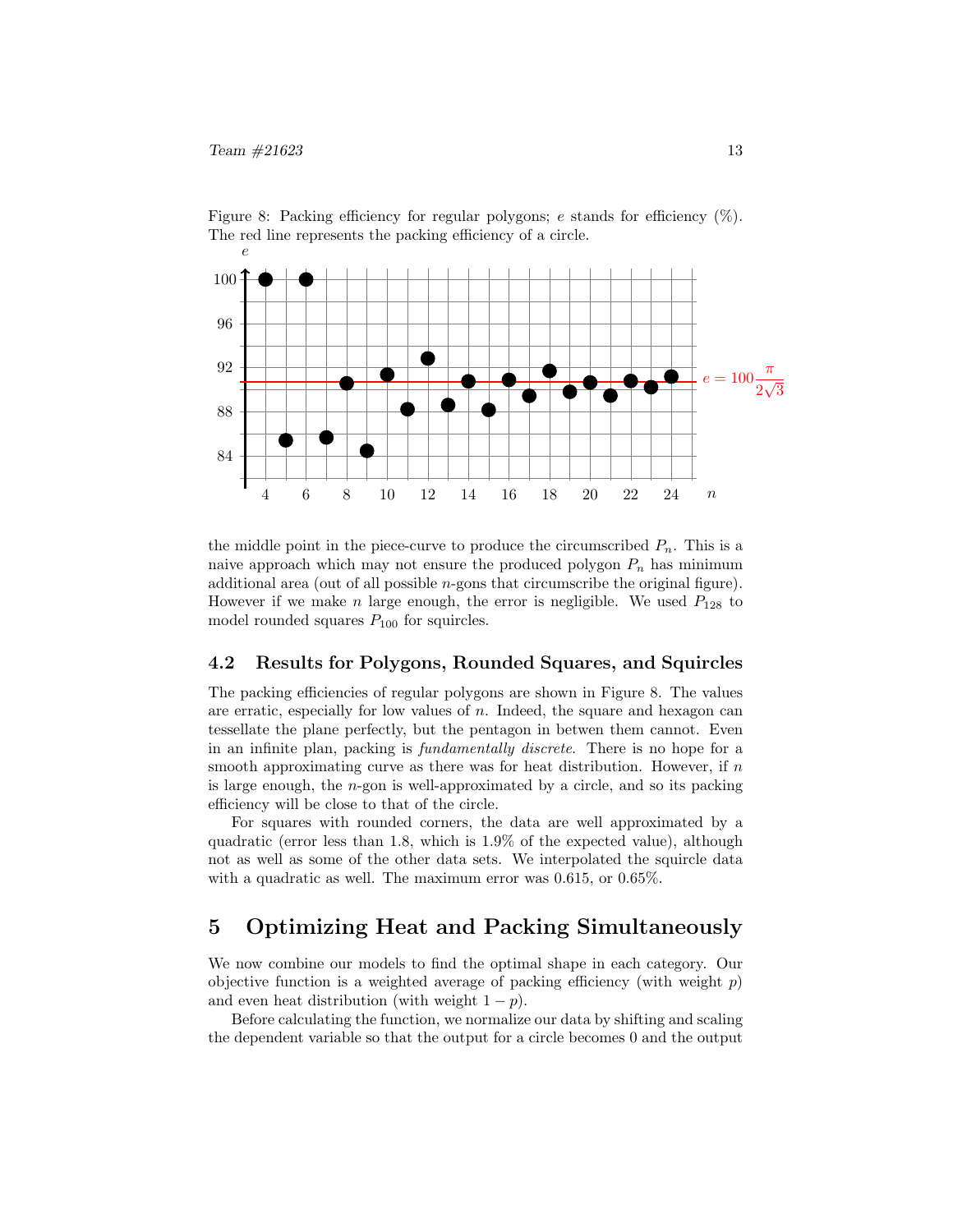

Figure 9: Packing efficiency for rounded squares with interpolating quadratic;  $e$  stands for efficiency  $(\%)$ .

Figure 10: Packing efficiency for squircles with interpolating quadratic;  $e$  stands for efficiency  $(\%)$ .

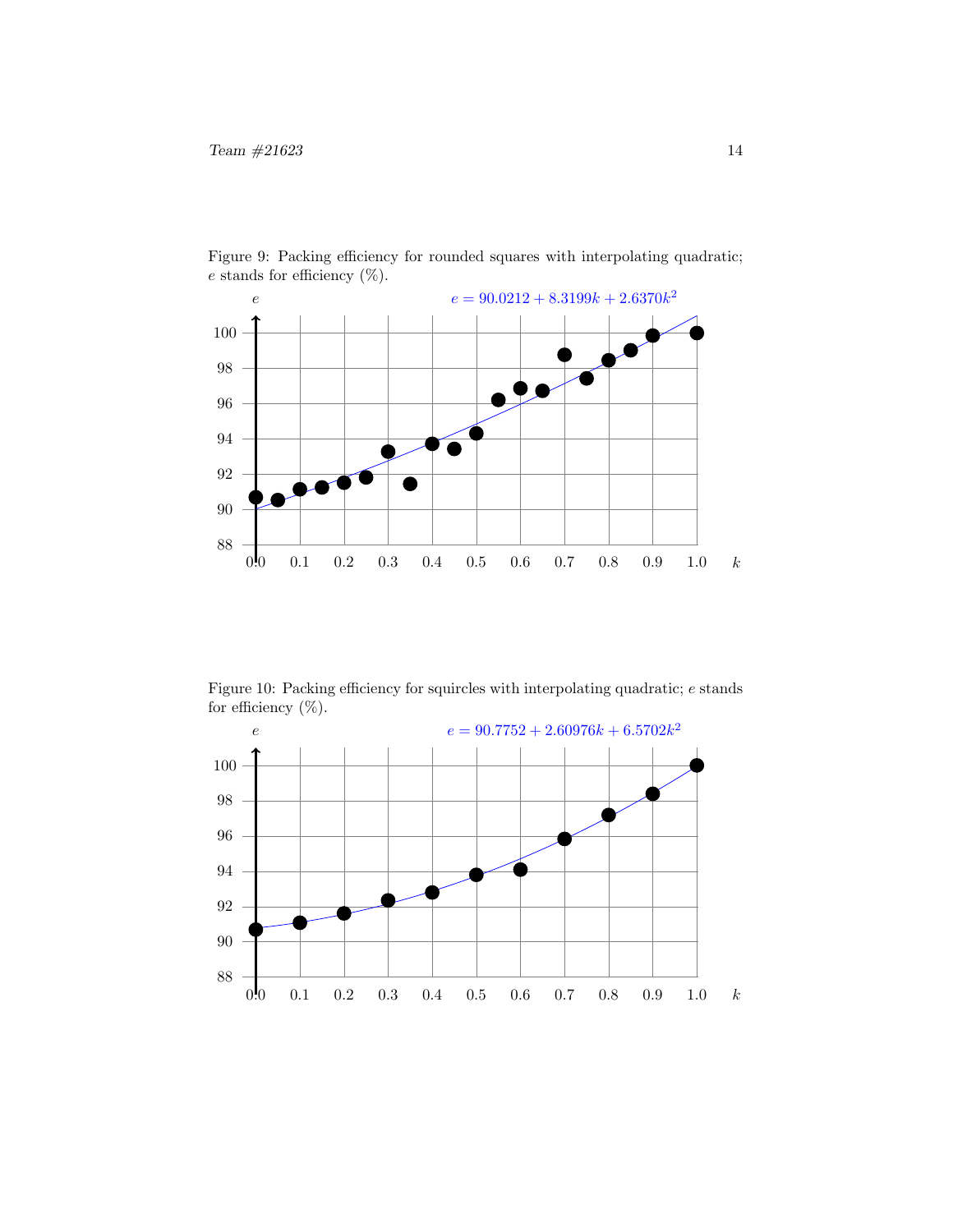for a square 1. Thus, the browning data range from 0 (circle) to 1 (square), and so do the other data. Because we want to maximize one function and minimize the other, we subtract the browning equation from one. Thus, our objective is to maximize

objective = 
$$
p(\text{packing}) + (1 - p)(1 - \text{browing})
$$
.

Because the amount of browning and packing efficiency was difficult to predict for the polygons, we considered each polygon separately and wrote a formula for the objective function in terms of  $p$  in each case. For each value of  $p$  between 0 and 1 at steps of 0.001, we found the polygon which maximized the objective function. We considered polygons with  $n = 4$  to 19. The results were as follows:

$$
n_{\text{max}} = \begin{cases} 16, & \text{if } 0.000 \le p \le 0.192 \\ 18, & \text{if } 0.193 \le p \le 0.286 \\ 6, & \text{if } 0.287 \le p \le 1.000. \end{cases}
$$

In general, the hexagon is by far the best polygon according to our model. This is because only the hexagon and the square have optimum packing efficiency, and the hexagon has a smaller amount of browning than a square.

For the rounded squares, we wrote the objective function in terms of the quadratic polynomials we had fit to the data:

objective(k) = 
$$
(1 - p)(1.0385 - 0.3249k - 0.7508k^2)
$$
  
+  $p(-0.0718 + 0.8936k + 0.2832k^2)$ .

On the interval  $[0, 1]$ , the objective attained its maximum at 0 (the circle) for  $p \leq 0.2666$ . For  $p \geq 0.5557$ , the best shape was the square. Between 0.2666 and 0.5557, the optimal value of  $k$  was given by

$$
k_{\text{max}} = \frac{-1.2186p + 0.3249}{2.0681p - 1.5016},
$$

which was obtained by setting the derivative of the objective function to zero. The results are shown in Figure 11.

When we normalized the interpolating polynomials for the squircle data, the two equations were almost identical:

browing(k) = 
$$
0.02112 + 0.36246k + 0.646037k^2
$$
  
packing(k) =  $0.00916 + 0.2803k + 0.70571k^2$ .

The function  $p(\text{packing}(k)) + (1-p)(1-\text{browning}(k))$  always achieves its maximum over [0, 1] at one of the endpoints. That is, either the circle or the square is the best option. If a higher priority is placed on non-browning, the circle is best, and otherwise, the square is best. The squircle design is not effective for this optimization.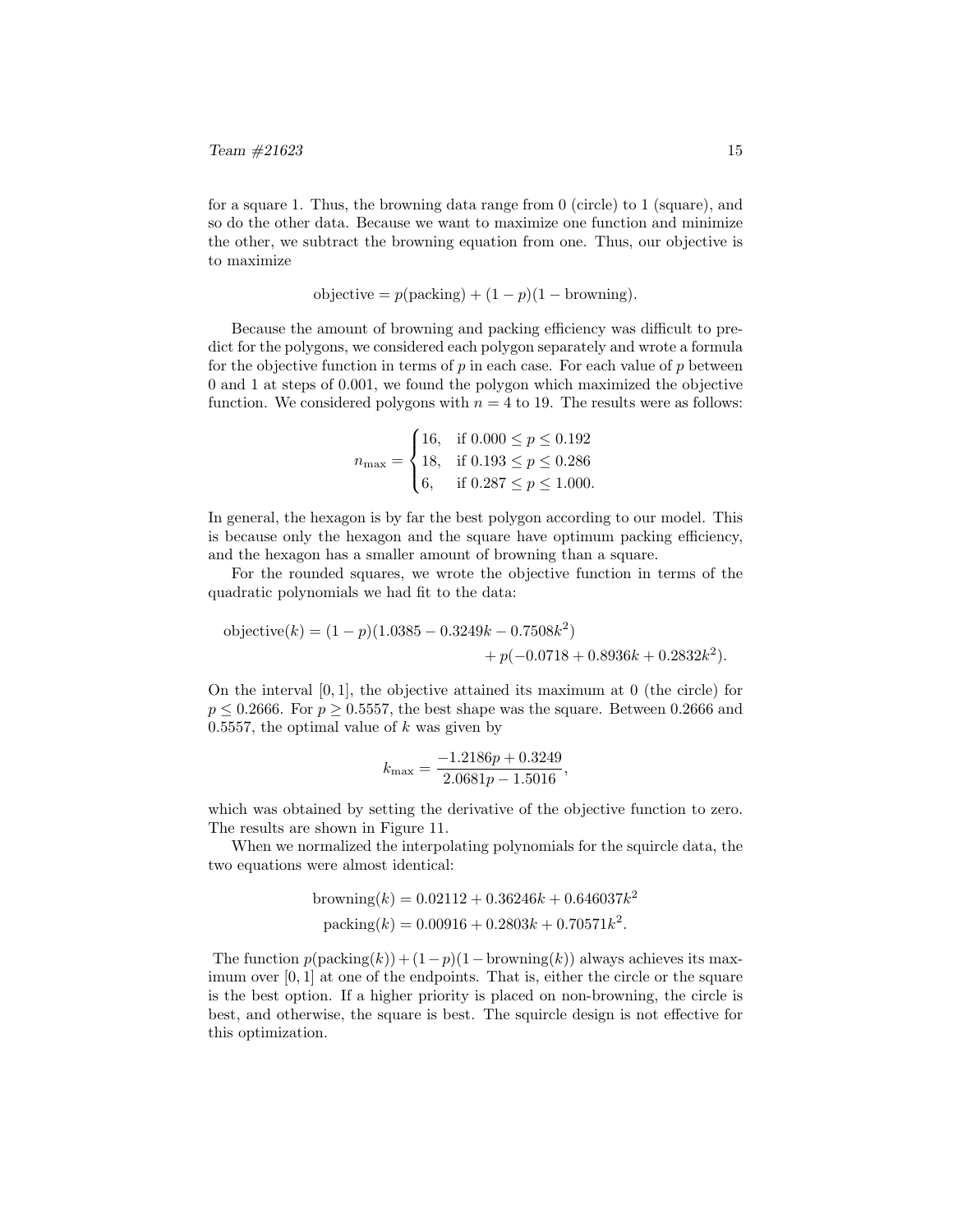

We now combine our data to find the optimal shape out of all the ones we considered, for various values of p. The results are shown in  $12<sup>7</sup>$  The optimal shape according to our model depended on the value of  $p$ . For small  $p$ , the circle was best. For a brief interval from 2.666 to 0.2702, the rounded square was optimum. After that, the hexagon took the cake.

Figure 11: Optimal values of  $k$  for rounded squares as a function of  $p$ .

best shape =  $\sqrt{ }$  $\int$  $\overline{a}$ circle,  $0 \le p \le 0.2666$ rounded square,  $0.2666 \leq p \leq 0.2702$ hexagon,  $0.2702 \leq p \leq 1$ .

# 6 Conclusions

#### 6.1 Summary

We divided the brownie pans problem into two subproblems:

- Modeling the heat distribution by a diffusion simulation: We simulated the amount of burned material at the edge of the pan.
- Packing the shapes efficiently in the plane: We estimated how efficiently shapes could pack by circumscribing them with a minimum-area tessellating hexagon.

Then, we optimized the even heat distribution and efficient packing simultaneously. Our objective function was a weighted average of packing efficiency and good heat distribution.

We applied our model to three types of shapes:

 $7$ The blue curve for rounded squares should approach the red line for the square; in fact, at  $p = 0.5574$ , it is off by 0.481 because of experimental error (the packing data for the rounded squares differed the most from the expected results).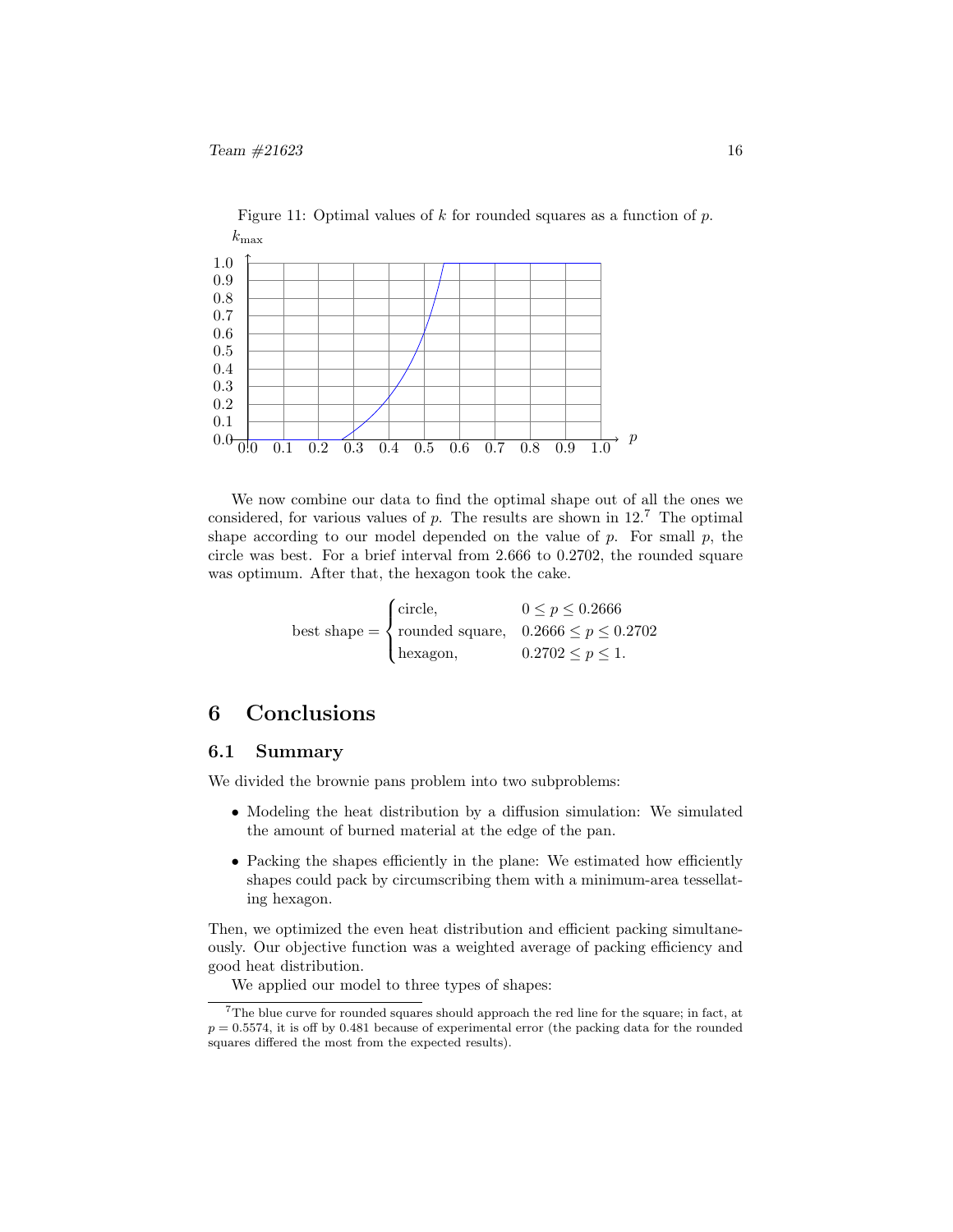

Figure 12: Values of the objective function for various optimal shapes. objective

- 1. Polygons with  $n \geq 4$  sides.
- 2. Squares with rounded corners. The amount of rounding was specified by a parameter k, where  $k = 0$  gives a circle and  $k = 1$  a square.
- 3. "Squircles"–a circle-square hybrid. The amount of rounding was specified by a parameter k, where  $k = 0$  gives a circle and  $k = 1$  a square.

### 6.2 Results

We gathered data for packing efficiency and good heat distribution. We fit quadratic models to the data for rounded squares and squircles, but the data for polygons was too erratic. We normalized the data by scaling and translating the dependent variable so that the results fit in a range from 0 to 1. For packing, 0 represented the circle (worst) and one the square (best). For heat distribution, 0 represented the square (worst) and 1 the circle (best). We maximized a linear combination of packing efficiency (with weight  $p$ ) and good heat distribution (with weight  $1 - p$ ) for each type of shape.

The results were as follows:

- Among the polygons, the hexagon was best for  $p \geq 0.287$ . For smaller p, many-sided polygons were most efficient.
- Among the rounded squares, the circle was best for  $p \leq 2.666$ , the square for  $p \geq 0.5557$ . In between, the best rounded square was given by  $k_{\text{max}} =$  $(-1.2186p + 0.3249)(2.0681p - 1.5016).$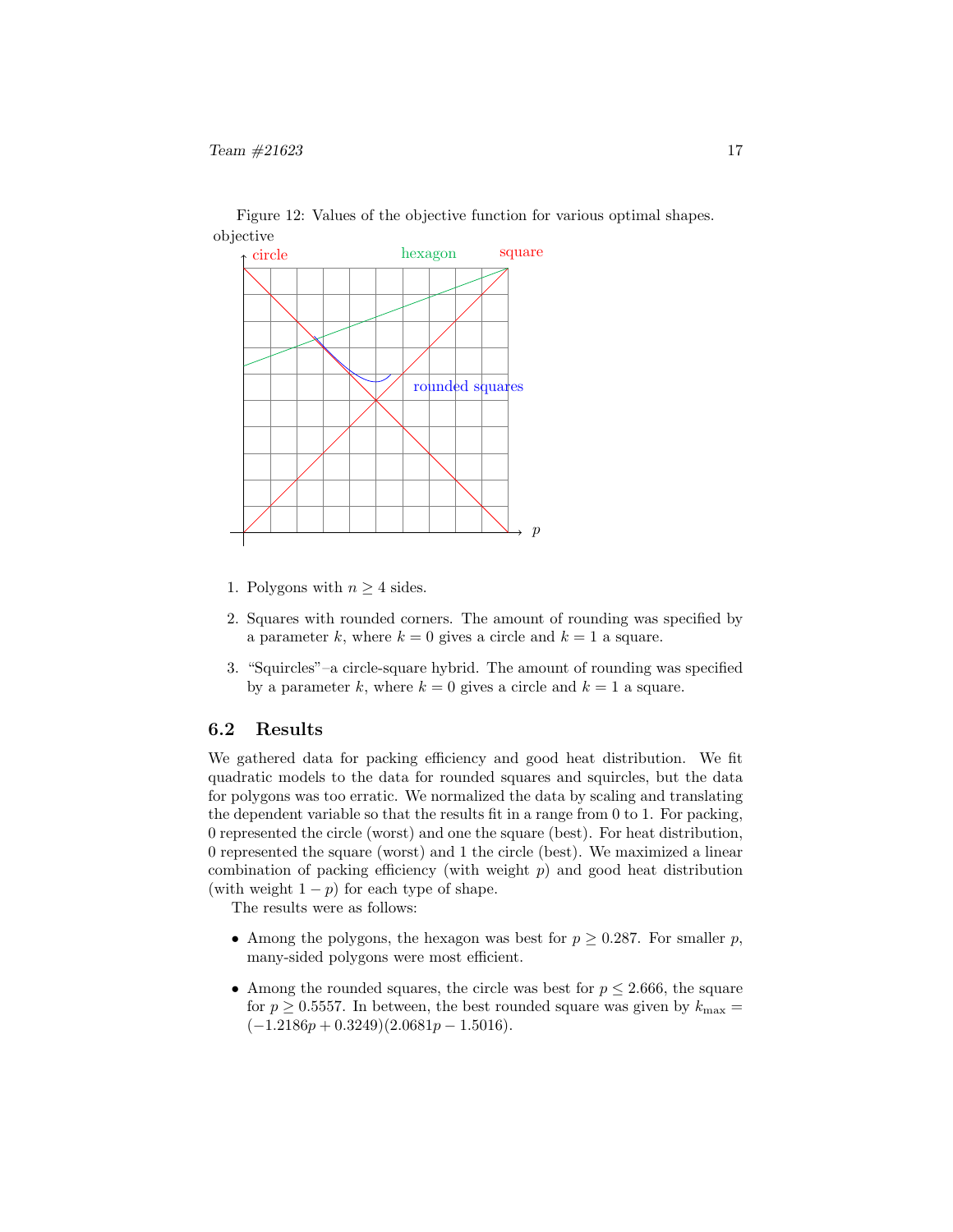- Among the squircles, the maximum was always either the circle or the square.
- Among all the shapes considered, the circle was best for small p and the hexagon for large p.

For low values of  $p$ , the circle was the best shape, but in general, the hexagon took the cake.

### 6.3 Assessment of the Model

In the following subsections, we will discuss some general strengths and weaknesses of our model, generalizability to other scenarios, and possible improvements to the model.

### 6.3.1 Strengths

- 1. Our model accurately simulates the heat equation with very simple computations.
- 2. It provides a good measure of how well a polygon fills space.
- 3. The packing algorithm is efficient by itself, taking linear time.

#### 6.3.2 Weaknesses

- 1. The nesting algorithm computes packing efficiency based on the assumption of infinite plane. However, we use compute the efficiency over the finite plane, which will contain some degree of error.
- 2. Our diffusion model does not take into account the third dimension–the height of the pan.
- 3. The packing model does not handle non-convex shapes.
- 4. The model does not consider internal heat and moisture in the food could effect the heat diffusion.
- 5. Our model would benefit from more accurate data.

#### 6.3.3 Generalizability

Although we only considered three types of shapes, our approach can be applied more generally.

- 1. The diffusion simulation works for any shape.
- 2. The simulation could easily be extended to three dimensions.
- 3. The packing algorithm works for any convex polygon with 6 or more sides.
- 4. We can apply the packing algorithm to other convex shapes after approximating them with polygons.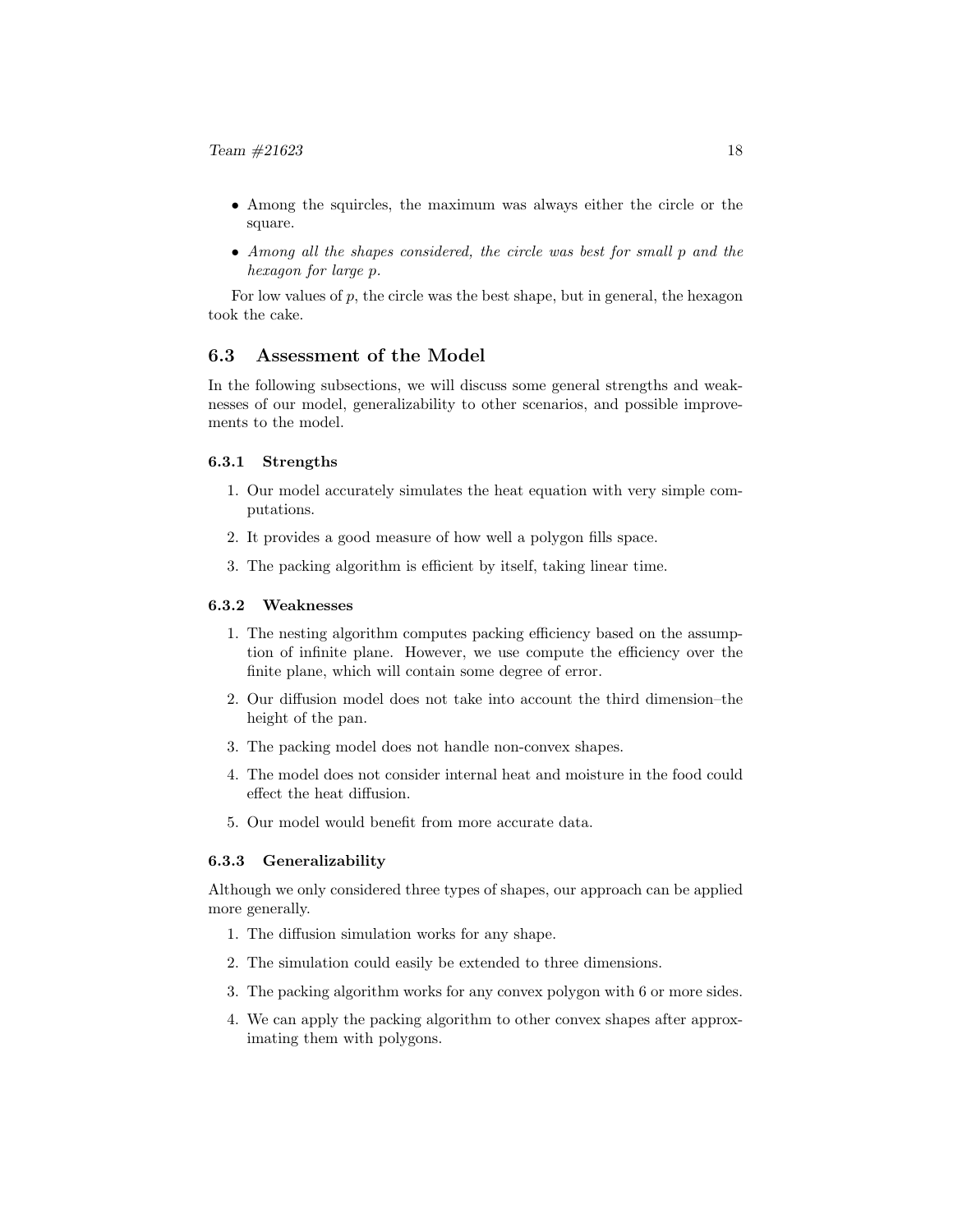#### 6.3.4 Improvements

- 1. Considering other types of shapes.
- 2. Simulating the heat equation in three dimensions, testing various values for the height of the pan.
- 3. More precise algorithms for solving the heat equation over an irregular region.
- 4. Simulation of both heat and moisture in the baked goods.
- 5. Calculating packing efficiency over a finite region rather than the infinite plane.

# 7 Advertisement for a Magazine

### Pan Pan Pain

Imagine you are baking brownie for lots of people in a big party. It would be rude to ask guests to wait so long for your gourmet. So you might want to bake as much as you can. In front of you, there are different kinds of pans, saying circular, rectangular, or even hexagonal. You need to make some decisions. You may choose the rectangular pans to pack things very tightly in the oven to cook many at the same time, but you also know you might desperately find later that your food totally ruined by the burnt part at the corner. Or you may choose the circular pans as you usually cooked for yourself before, but in front of you, there might be a longer and longer line of people, waiting your food and complaining about how slow you did that. A little hard to choose, eh?

According to our recent research on packing efficiency and heat distribution of the pan in baking, you might find a reasonable way to get an optimized solution to your previous dilemma.

Pans usually come in circular or rectangular shapes, or rectangles with rounded corners. You could imagine all kinds of other shapes as well–for instance, why not use a pentagon or hexagon? Which pan is the best?

The packing problem, actually, is a space efficiency question; on the other hand, the quality of baked food is related to how evenly the heat is distributed in the pan. In our research, we modeled these two aspects separately and considered a weighted combination of them. These are our results.

Regarding packing efficiency, if we consider a large oven with small pans (so that the boundary will not influence the arrangement too much), the packing efficiency is related to the shape of the pans, as the picture shows. If we only consider space efficiency, its nice to choose rectangular and hexagonal pans. Also when the shape is closer and closer to a circle, we find that the packing efficiency approaches to a certain number.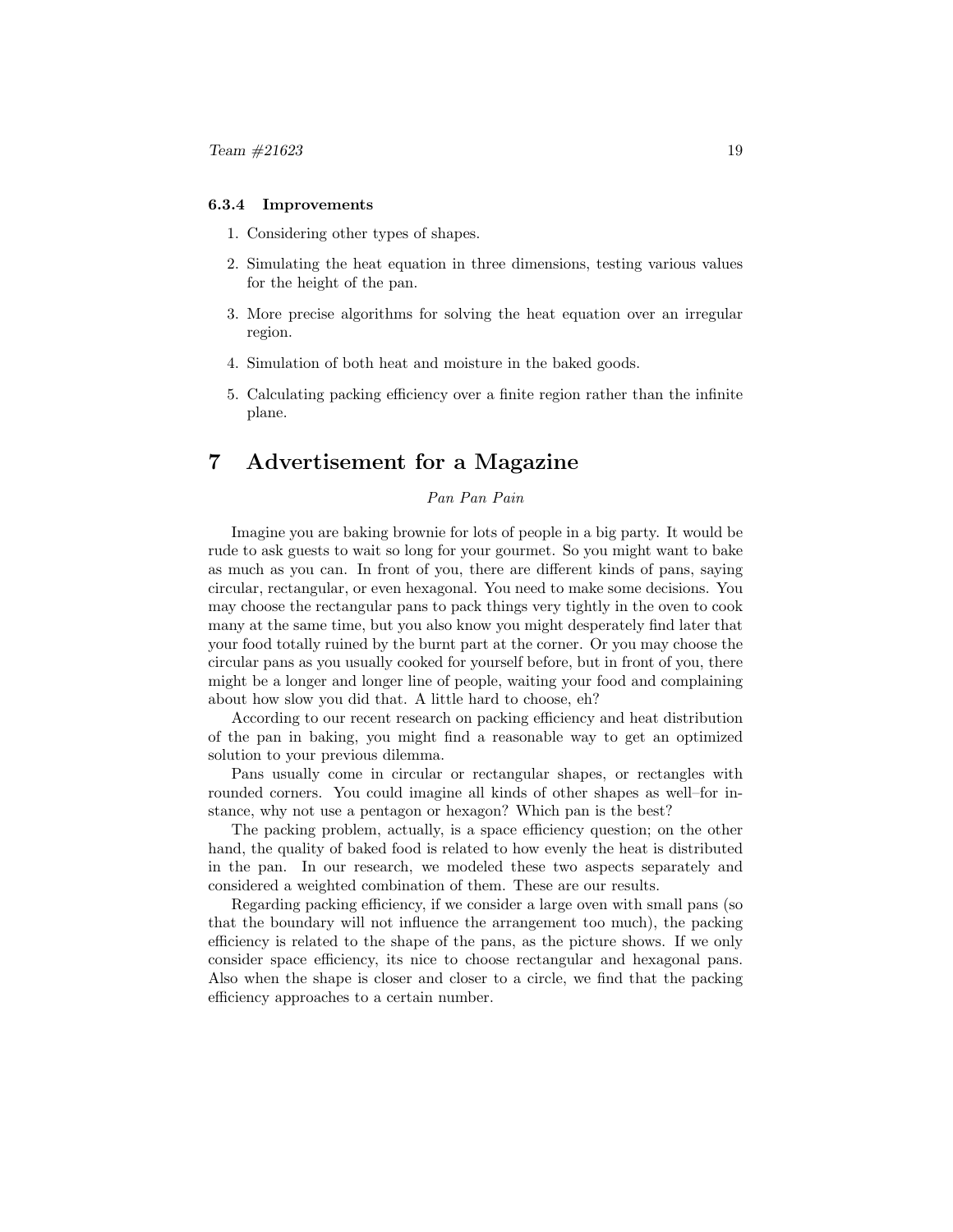

How about the square with round corners? We find a much easier rule. The packing efficiency always increases as the pan becomes more square.

In terms of heat distribution, a circle is always the best shape. It has least amount of edge to be burned.

If we weighted the two criteria, what will happen? Too get a easy conclusion, lets consider just three cases, which is you want to have highest space efficiency, most even heat distribution, or both of them (half and half).

From our research result, for highest space efficiency, you might choose the rectangular or hexagonal pans. If you want to cook food more delicious, circular pans must be your best choice. If we consider both, hexagons are the best polygonal pans in general. If you value even heat distribution very highly and if you HAPPENED to have those shapes on hand, 16-gon shape pan and 18-gon shape pan would be better. For a square pan with rounded corners, if we value good heat distribution and packing efficiency equally, the best shape is when the straight part of the side is 0.6 times the width of the pan.